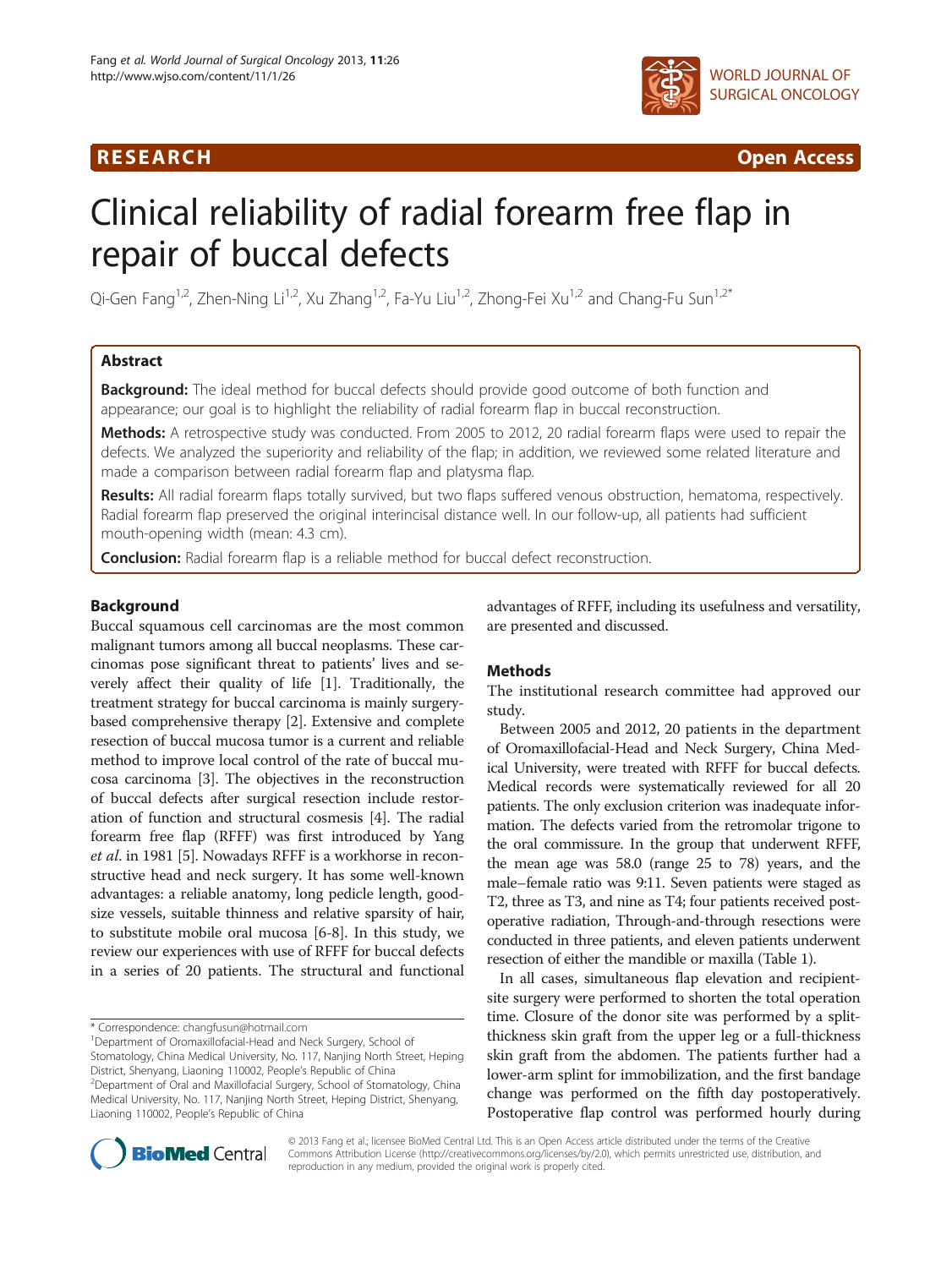| Patient number | Age, years | Sex | Cause               | <b>Tumor stage</b> | Flap size, $cm2$  | <b>Complications</b> |
|----------------|------------|-----|---------------------|--------------------|-------------------|----------------------|
|                | 78         | M   | Precancerous lesion |                    | $5.0 \times 8.0$  | No                   |
| $\overline{2}$ | 55         | F   | SCC                 | T <sub>3</sub>     | $5.0 \times 7.0$  | Venous obstruction   |
| $\overline{3}$ | 52         | F   | SCC                 | T <sub>2</sub>     | $6.0 \times 10.0$ | No                   |
| $\overline{4}$ | 61         | F   | SCC                 | T <sub>4</sub>     | $4.0 \times 8.0$  | No                   |
| 5              | 58         | M   | SCC                 | <b>T4</b>          | $9.0 \times 15.0$ | No                   |
| 6              | 59         | F   | SCC                 | <b>T4</b>          | $6.0 \times 7.5$  | No                   |
| $\overline{7}$ | 59         | F   | SCC                 | T <sub>2</sub>     | $6.0 \times 6.0$  | No                   |
| 8              | 56         | M   | CCC                 | T4                 | $6.0 \times 6.5$  | No                   |
| 9              | 67         | F   | SCC                 | <b>T4</b>          | $6.0 \times 6.5$  | No                   |
| 10             | 44         | F   | $SCC$               | T <sub>3</sub>     | $6.0 \times 7.0$  | No                   |
| 11             | 63         | M   | SCC                 | T4                 | $7.0 \times 7.0$  | No                   |
| 12             | 62         | F   | SCC                 | T <sub>4</sub>     | $6.5 \times 12.0$ | Hematoma             |
| 13             | 60         | M   | $SCC$               | T <sub>2</sub>     | $6.5 \times 11.0$ | No                   |
| 14             | 50         | F   | ACC                 | T <sub>2</sub>     | $7.0 \times 12.0$ | No                   |
| 15             | 25         | M   | SCC                 | T <sub>2</sub>     | $6.0 \times 10.0$ | No                   |
| 16             | 67         | F   | $SCC$               | <b>T4</b>          | $6.0 \times 6.5$  | No                   |
| 17             | 56         | M   | SCC                 | T4                 | $5.5 \times 7.0$  | No                   |
| 18             | 77         | M   | SCC                 | T <sub>2</sub>     | $5.0 \times 7.0$  | No                   |
| 19             | 59         | F   | SCC                 | T <sub>3</sub>     | $6.5\times10.0$   | No                   |
| 20             | 52         | M   | SCC                 | T <sub>2</sub>     | $6.0\times8.0$    | No                   |

<span id="page-1-0"></span>Table 1 Patients' summary

M, male; F, female; SCC, squamous cell carcinoma; CCC, clear cell carcinoma; ACC, adenoid cystic carcinoma.

the first 24 hours and then every 4 hours for the next 2 days.

In order to show the reliability of RFFF more clearly, we compared the RFF group with the platysma flap (PF) group, in which all the patients were diagnosed with buccal carcinoma and received a primary PF reconstruction. The choice of an RFFF or a PF was based on the patient's status, the defect size and the experience of the surgeon. In the PF group, there were 24 patients, the mean age was 72.4 (range 55 to 80) years, and the male– female ratio was 11:13. Three patients were staged as T1, twelve as T2, six as T3, and three as T4. Five patients received postoperative radiation, and seven underwent resection of either the mandible or maxilla, and the flaps developed partial necrosis in two patients.

All patients in both groups received open-mouth width measurements. The open-mouth width was defined as the midline distance between the upper margin of the lower gum and the lower margin of the upper gum, and was measured preoperatively and at least 6 months postoperatively.

The Student's  $t$ -test was used to study the statistical difference of the variables. A Ρ-value less than 0.05 was considered significant.

#### Results

All RFFFs survived completely. The mean flap size was 53.6 (range 32 to 135)  $\text{cm}^2$ , one flap suffered a venous

obstruction, but this situation gradually returned to normal without any surgical treatment; a hematoma developed in another flap but and the flap was salvaged on immediate re-exploration (Table 1).

There was no significant difference between the two groups in preoperative open-mouth width  $(P = 0.73)$ , however, the postoperative distance was wider in the RFFF group than in the PF group ( $P = 0.002$ ), and the change in open-mouth width was significantly smaller in the RFF compared to the PF group  $(P < 0.001)$  (Table 2).

# **Discussion**

There are many methods suitable for repairing defects of the buccal mucosa [\[1\]](#page-2-0). Sufficient open-mouth width must be obtained for satisfactory recovery, because it plays a key role in swallowing and articulation. Some local and regional flaps are suggested. The submental artery island flap was first introduced by Martin et al. in 1993 [\[9\]](#page-3-0), Many authors have demonstrated its advantages:

Table 2 Open-mouth width comparison

|             | Preoperative<br>distance,<br>mean, cm | Postoperative<br>distance,<br>mean, cm | Change, %   | Mean $\pm$ SD, % |  |  |
|-------------|---------------------------------------|----------------------------------------|-------------|------------------|--|--|
| <b>RFFF</b> | $1.5 - 6.2$ (4.6)                     | $1.4 - 5.8(4.3)$                       | $4.0 - 9.1$ | $6.7 + 1.6$      |  |  |
| PF          | $1.2 - 6.2$ (4.8)                     | $1.1 - 4.7(3.2)$                       | 8.3-47.5    | $30.4 + 9.7$     |  |  |

RFFF, radial forearm free flap; PF, platysma myocutaneous flap.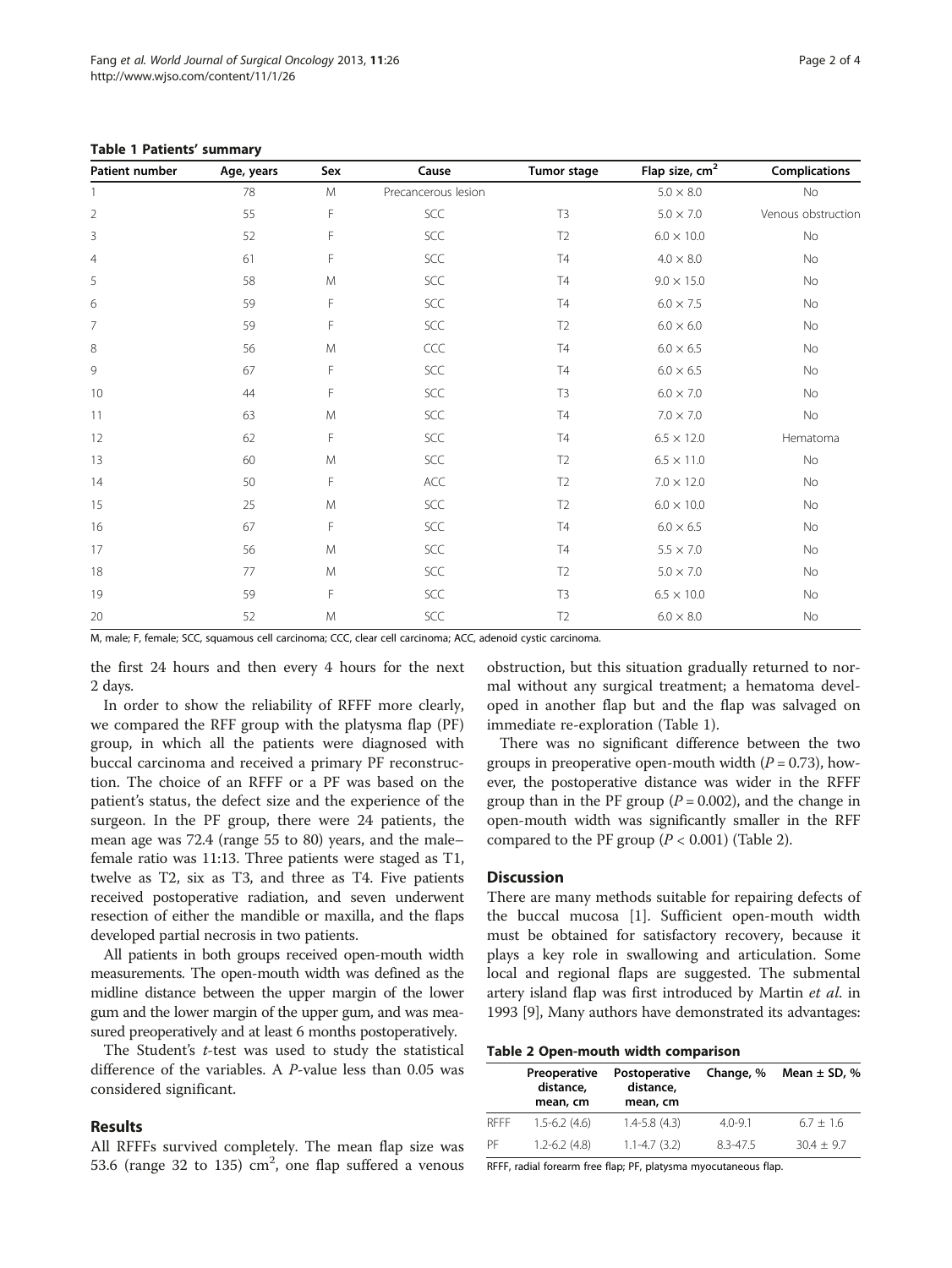<span id="page-2-0"></span>excellent skin match, ease of raising the flap and so on, however, this flap has some limitations for intraoral reconstruction: the thickness of the flap and the hair-bearing nature of the region in male patients; marginal mandibular nerve paresis, and potency for increasing regional lymph node metastasis [\[10-13](#page-3-0)]. Pectoralis major myocutaneous flaps are well-developed flaps and usually used for defects in the head and neck; however, they are not suitable for minor tissue defects, and are sometimes too corpulent to allow precise moulding in the reconstruction. In addition, these flaps are also not recommended for use in adolescent female patients because of their significant breastdeforming effects [[10](#page-3-0)].

The PF flap has been proven especially suitable for buccal defects. It has many advantages [[14-17](#page-3-0)]: first, preparation of a PF is simple; second, it has a wide arc of rotation and can reach the recipient site easily; third, it can be conducted without microvascular anastomosis. In addition, it has low requirements in terms of the patient's status, hence it may be more available for older people; in this study, we found that patients in the PF group were significant older than in the RFFF group (Chi square  $(\chi^2)$  test,  $P < 0.001$ ). However, the PF also has apparent shortcomings: first, blood supply and venous drainage of a PF are uncertain, which may lead to partial or total necrosis (in our study, flaps developed partial necrosis in two patients); second, submandibular lymph node metastasis may preclude the use of PF, and if positive lymph nodes are suspected before, or are identified during surgery, a PF is not recommended; third, PF may be suitable only for small-to-middle sized defects - in our study we found the distribution of tumor stage was significantly different between the two groups  $(x^2 \text{ test}, P = 0.046)$ , with most tumors in the PF group staged as T2. In addition, in our study, buccal reconstruction with the PF produced unpredictable results in preserving the original open-mouth width.

The ideal method for buccal defects should provide stable and continuous coverage, acceptable function and cosmetic, minimum morbidity of the recipient and donor site in terms of color, thickness and texture. Advances in microsurgical techniques make this possible. Since Yang et al. [\[5\]](#page-3-0) first described RFFF in 1981, this flap has become increasingly popular in oral and maxillofacial surgery for soft tissue defects. Despite its common use for tissue defects in clinical series, few reports have focused on elaborating the reliability of RFFF in buccal mucosa defects. This flap has many superiorties: we can easily acquire a pedicle longer than 10 cm, which is enough for buccal defects without any limitation; the mobility, pliability and thinness of the RFFF make it the ideal method for buccal reconstruction; the procedure of elevating the flap is easy and the vessel diameter is suitable for anastomosis with a high success rate. The RFFF can also be folded [[18](#page-3-0)]; in our study, we used three folded free radial forearm flaps to repair full-thickness defects, and achieved satisfactory openmouth width (4.2 cm, 4.6 cm and 4.3 cm).

In our study, venous obstacle occurred in one patient, but this situation gradually returned to normal without any surgical treatment. A hematoma was found in another patient within 24 hours after surgery; we immediately conducted a re-exploration and confirmed it was caused by an anastomosis insufficiency, so we performed a revascularization.anastomosis and the flap was salvaged. Thus, the flap survival rate was 100%. Kruse et al. [[6\]](#page-3-0) reported that the success rate of RFFF was more than 95%, Shibahara et al. [[19](#page-3-0)] reported a total survival rate for RFFF of 100%, and Song et al. [1] reported a total survival rate for RFFF greater than 90%. It emphasizes the high reliability of RFFF for treatment of buccal defects. In addition, in our follow-up, most patients had sufficient open-mouth width (mean 4.3 cm), and change in width in the RFFF group was small and significantly smaller than that in the PF group. In a controlled study. by Chien *et al.* [[20](#page-3-0)], the authors suggest that reconstruction with RFFF for buccal mucosal defects is more likely to preserve the original open-mouth width, so we may conclude that the RFFF can protect open-mouth width very well. In addition, we must preserve the mastication muscles purposively during surgery, and postoperative mouth-opening exercises are also very important.

#### Conclusion

Compared to the PF, the RFFF offers a series of advantages. RFFF has a high success rate, can achieve sufficiently wide mouth-opening postoperatively, can preserve the original open-mouth width, and is a reliable method for treatment of buccal defects.

#### Abbreviations

PF: Platysma flap; RFFF: Radial forearm free flap.

#### Competing interests

The authors declare that they have no competing interests.

#### Authors' contributions

Q-GF has contributed to the conception, design, and acquisition of information and has written this paper. Z-FX, Z-NL and XZ have contributed to analysis and interpretation of data. F-YL and C-FS have helped draft the manuscript and revise the paper. All authors read and approved the final manuscript.

#### Received: 28 September 2012 Accepted: 13 January 2013 Published: 30 January 2013

#### References

- 1. Song M, Chen FJ, Guo ZM, Zhang Q, Yang AK: Application of various flaps to intraoral reconstruction of buccal defects after resection of buccal mucosa carcinoma. Ai Zheng 2009, 28:663–667.
- 2. Deconde A, Miller ME, Palla B, Lai C, Elashoff D, Chhetri D, St. John Maie A: Squamous cell carcinoma of buccal mucosa: a 40-year review. Am J Otolaryngol, 33:673–677.
- 3. Shah JP, Gil Z: Current concepts in management of oral cancer surgery. Oral Oncol 2009, 45:394–401.